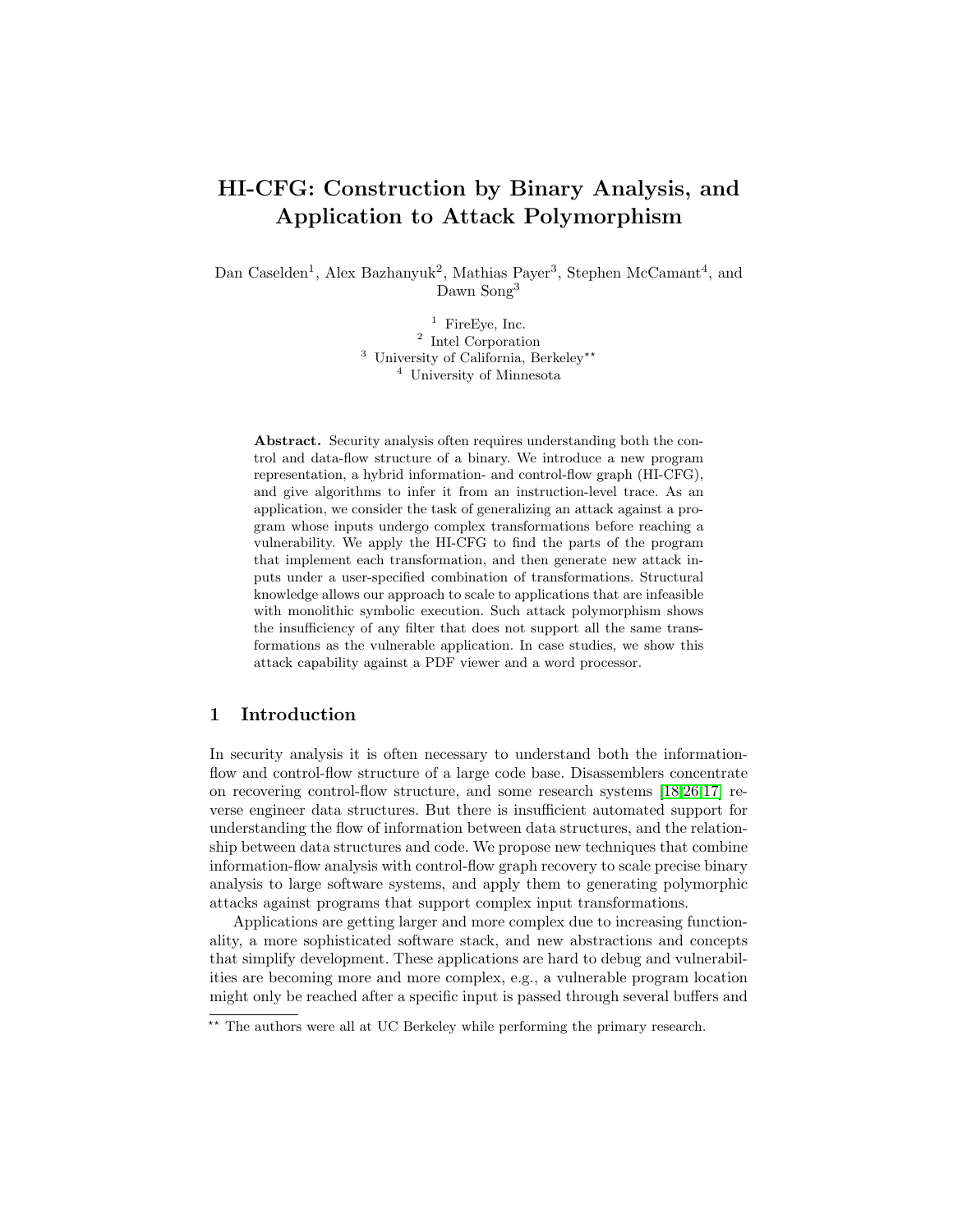<span id="page-1-0"></span>

Fig. 1: This example shows both (a) simple transformation and (b) the corresponding HI-CFG.

functions whereas the data can be modified by each function. Symbolic execution is a great tool to analyze security properties of an application given a potentially vulnerable program location. Unfortunately, symbolic execution does not scale well to large contexts and long-running programs with multiple input transformations, due to the explosion of the number of possible paths that have to be evaluated and the state that has to be tracked. A simple alternative to symbolic execution is (concrete) fuzzing or fuzz testing. Fuzz testing uses templates to probabilistically generate input data that tries to trigger a program crash. A security analyst then analyzes the crash logs to locate vulnerabilities. Due to the probabilistic input generation fuzz testing is unlikely to reach a vulnerability that is guarded by complex, low-probability conditions.

This paper introduces a new program representation, a Hybrid Informationand Control-Flow Graph (HI-CFG), that captures both the information-flow graph and the control-flow graph of a program. The HI-CFG shows the data structures within a program as well as the code that generates and uses these data structures, inferring an explicit connection of producer and consumer edges between data-flow nodes and blocks in the control-flow graph. [Figure 1\(](#page-1-0)a) shows a simple example of a transformation and the corresponding HI-CFG graph. The transformation that copies data from buffer  $\text{buf}0$  to  $\text{buf}1$ . [Figure 1\(](#page-1-0)b) shows the HI-CFG that contains the control flow graph as well as the data flow graph and the producer/consumer edges between the two graphs.

Using the information in the HI-CFG about individual data structures (i.e., buffers) and transformations enables an iterative, step-by-step analysis of these buffer transformations. Instead of using monolithic symbolic execution that reverses all transformations in a single (but potentially exponentially large) step, iterative symbolic execution starts from a potentially vulnerable program location and reverses each transformation individually. [Figure 2](#page-2-0) shows a vulnerability hidden behind several transformations that can be reversed using iterative symbolic execution.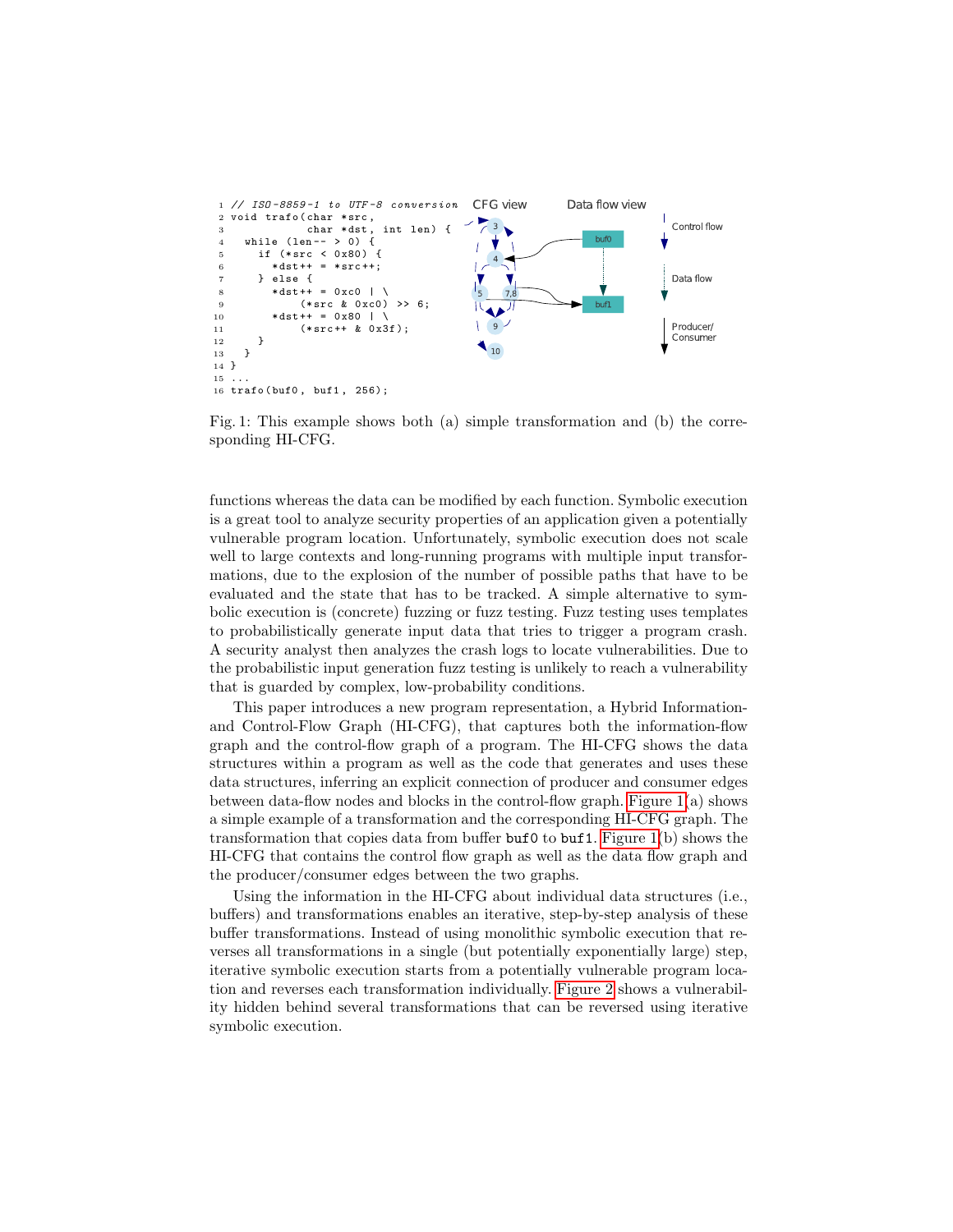<span id="page-2-0"></span>

Fig. 2: Iteratively reversing a set of data transformations based on information from the HI-CFG.

One possible way to build a HI-CFG is using source-based program analysis. Unfortunately, in the context of security analysis, the source-code of a program is usually not available and the program itself might be stripped. This paper presents an algorithm to build a HI-CFG for a given binary-only program based on the analysis of an execution trace for a benign input that executes the buffer transformations but does not necessarily trigger the vulnerability. Prerequisites for the algorithm are only the (stripped) binary and a benign input that executes the buffer transformations.

Another advantage of the HI-CFG from an attacker's perspective is that given one vulnerability the symbolic execution engine can be used to generate many different exploit paths, leveraging different encodings or different transformations. Often transformations are many-to-one (e.g., many different deflate compressed streams decode to the same original data) and the symbolic execution engine can be used to produce different encodings for a specific target string. Also, many file formats allow a specific program location to be reached by different chains of transformations. With file formats that allow recursive objects, an attacker can choose from an infinite amount of transformations. Such attacks can only be detected if the analysis tool has deep knowledge of the file format and implements all transformations as well.

We evaluate the feasibility of HI-CFG construction using only a stripped binary for two case studies: a PDF viewer, and a word processor. For both programs, we describe the construction of the HI-CFG as well as how symbolic execution can be used to generate different attacks by inverting transformations along the HI-CFG buffer chains.

The contributions of this paper are:

- 1. we introduce a new program representation, a Hybrid Information- and Control-Flow Graph (HI-CFG), which combines control-flow and data-flow information by inferring producer/consumer edges;
- 2. we give algorithms for building a HI-CFG given only a stripped binary program and a benign input to that program;
- 3. we evaluate the security capabilities of the HI-CFG using two case studies for large, real-world programs: Poppler and AbiWord.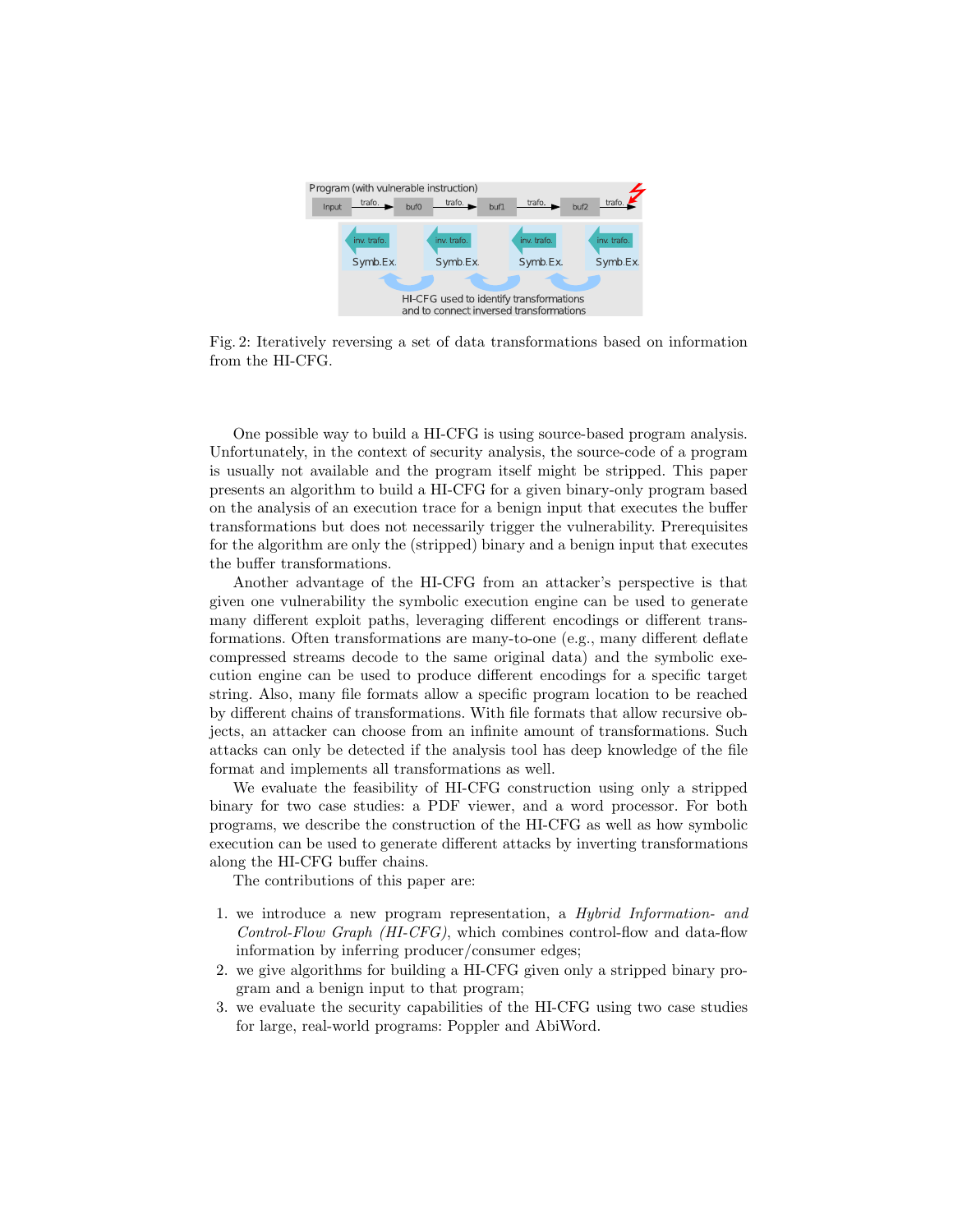Our symbolic execution approach for attack generation is not a contribution here; it is described in more detail in a technical report [\[21\]](#page-17-3). Further information about the project is available on the BitBlaze web site [\[12\]](#page-17-4).

## 2 The Hybrid Information- and Control-Flow Graph

For the central program representation used in our approach we propose what we call a Hybrid Information- and Control-Flow Graph ("HI-CFG" for short, pronounced "high-C-F-G"). The HI-CFG combines information about code, data, and the relationships between them. Because data structures represent the interface between code modules, a HI-CFG is a suitable representation for many tasks that require decomposing a large binary program into components.

We start by describing the kinds of nodes and edges found in a HI-CFG (Section [2.1\)](#page-3-0). Then we mention potential variations of the concept and applications for which they would be suitable (Section [2.2\)](#page-4-0).

#### <span id="page-3-0"></span>2.1 Nodes and Edges

A HI-CFG is a graph with two kinds of nodes: ones representing the program's data structures, and ones representing its code blocks. Data structure nodes are connected with information-flow edges showing how information is transferred from one data structure to another. Code block nodes are connected with controlflow edges indicating the order in which code executes. Finally, data nodes and code nodes are connected by producer-consumer edges, showing which information is created and used by which code: a producer edge connects a code block to a data structure it generates, while a consumer edge connects a data structure to a code block that uses it. A more detailed example HI-CFG is shown in Figure [3.](#page-3-1)

The subgraph of a HI-CFG consisting of code blocks and control-flow edges is similar to a control-flow graph or call graph, and the subgraph consisting of data structure nodes and information-flow edges is similar to a data-flow graph. However, the HI-CFG is more powerful than a simple combination of a

<span id="page-3-1"></span>

Fig. 3: A detailed example of a coarse-grained HI-CFG for a program which parses two kinds of commands from its input, decodes those commands using lookup tables, and then performs an appropriate computation for each command.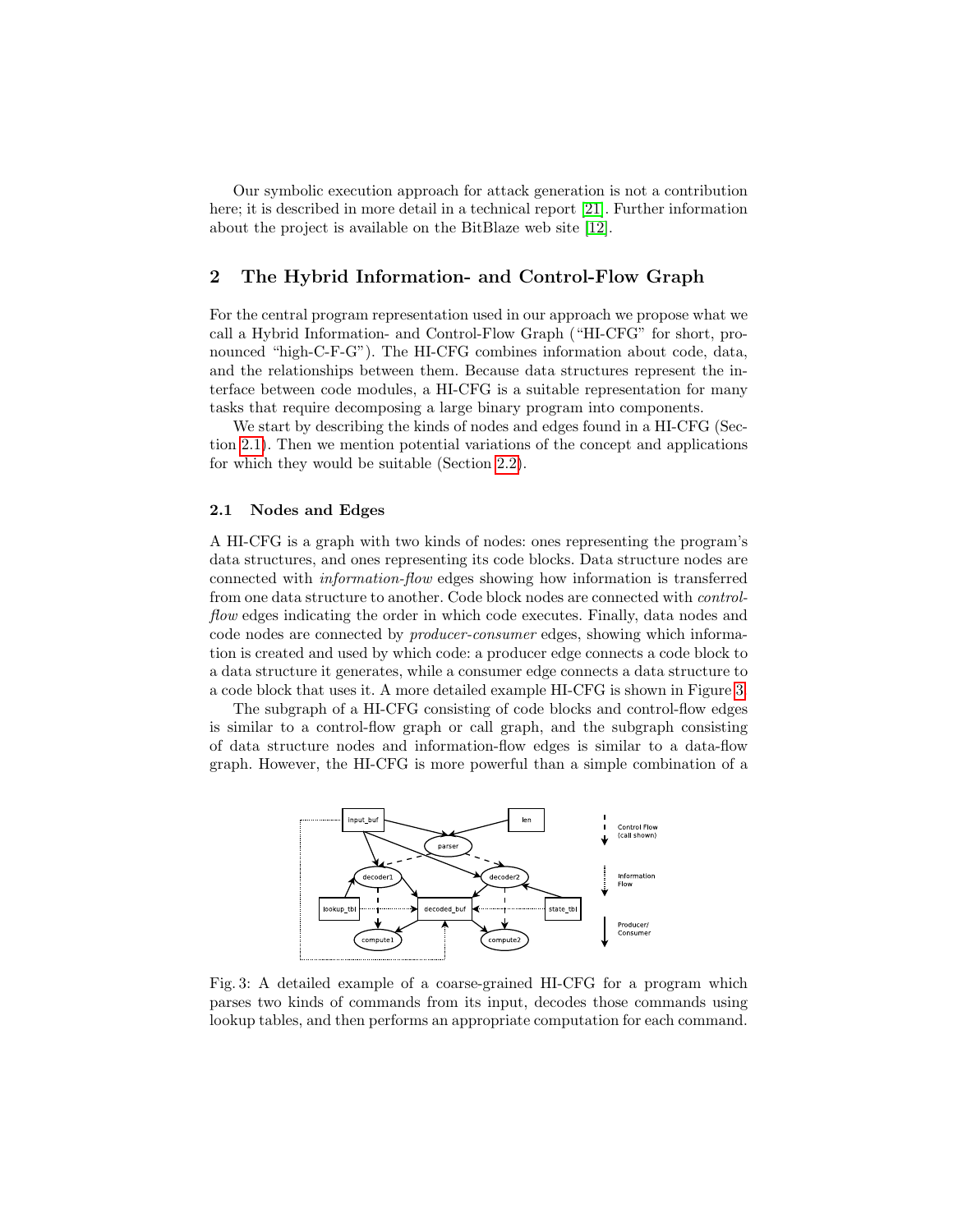control-flow graph and a data-flow graph, because the producer-consumer edges additionally allow an analysis to find the code that is relevant to data or the data that is relevant to part of the code.

#### <span id="page-4-0"></span>2.2 Generality and Uses

We can create a HI-CFG with differing levels of granularity for code and data. A fine-grained code representation has one code block per basic block, while a coarse-grained representation has one code block per function. Analogously, a fine-grained data representation has a data structure node for each atomic value (like an integer), while a coarse-grained data representation has one data structure node per allocated memory region. To record information about finergrained structure, we can augment a coarse-grained data structure node with an inferred type that describes its internal structure.

When an analysis can recover only part of the information about a program's structure, such as when combining static and dynamic approaches, we can also annotate each HI-CFG edge with a confidence value between 0 and 1. A confidence value of 1 represents a relationship that our system knows definitively to hold, whereas a fractional value indicates an uncertain relationship.

Component Identification. One application of a HI-CFG would be to identify functional components within a binary. The hierarchical, modular structure of a program is important at the source level for both developer understanding and separate compilation, but this structure is lost after a compiler produces a binary. Below the level of a dynamically linked library, a text segment is an undifferentiated sequence of instructions. However we would often like to determine which parts of a binary implement a certain functionality, such as to extract and reuse that functionality in another application. Caballero et al. [\[5\]](#page-16-0) demonstrate the security applications of such a capability for single functions, but many larger functional components would also be valuable to extract.

An insight that motivates the use of a HI-CFG for this problem is that the connection between different areas of functionality in code are data structures. A data structure that is written by one part of the code and read by another represents the interface between them. Thus locating these data structures and dividing the code between them is the key to finding functional components. Given a HI-CFG, the functional structure of the program is just a hierarchical decomposition of the HI-CFG into connected subgraphs. Data structures connected to multiple areas represent the interfaces of those components.

Information-flow Isolation. A different kind of decomposition would be valuable for programs that operate on sensitive data. In a monolithic binary program, a vulnerability anywhere might allow an attacker to access any information in the program's address space. But often only a small part of an application needs to access sensitive information directly. Just as automatic privilege separation [\[4\]](#page-16-1) partitions a program to minimize the portion that requires operating system privileges, we would like to partition a program to minimize the portion that requires access to sensitive information. This problem can again be seen as finding a structure within the HI-CFG, but for information-flow isolation we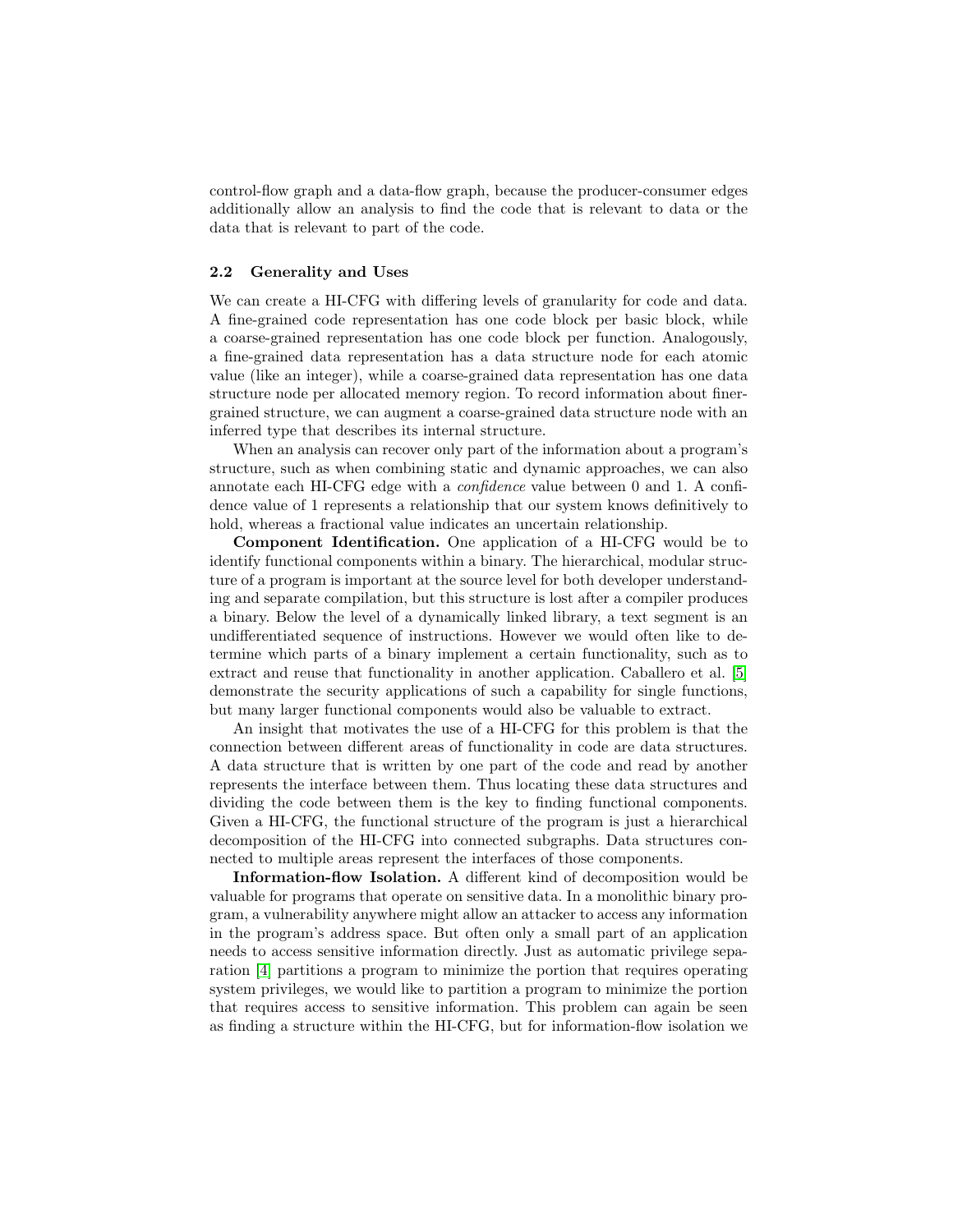wish to find a partition into exactly two components, where there is information flow from the non-sensitive component to the sensitive one but not vice-versa.

Attack Generation. For this paper, our application of the HI-CFG is to find the structure of a program's buffer usage to facilitate efficient attack generation. For this, we use a relatively coarse-grained HI-CFG. We represent code at the level of functions, so control-flow edges correspond to function calls and returns. To represent data structures, we use a level of granularity intermediate between atomic values and memory allocations: our tool detects buffers consisting of adjacent memory locations that are accessed in a uniform way, for instance an array. Our current prototype implementation detects only one level of buffers, so we do not infer types to represent their internal structure.

Because our HI-CFG construction algorithm, as described in Section [3,](#page-5-0) is based on dynamic analysis, each edge in the HI-CFG represents a relationship that was observed on a real program execution. Thus all edges effectively have confidence 1.0. The converse feature of this dynamic approach is that relationships that did not occur in the observed execution do not appear in the HI-CFG. However this is acceptable for our purposes because we base the HI-CFG, and thus the search for an attack, on an analyst-chosen benign execution. If desired the analyst can repeat the search with a benign input that exercises different parts of the program functionality.

# <span id="page-5-0"></span>3 Dynamic HI-CFG Construction

In this section, we describe our approach to HI-CFG construction: first some infrastructure details, then techniques for collecting control-flow information from dynamic traces, categorizing memory accesses into an active memory model, grouping data accesses into buffers, tracking information flow via targeted taint analysis, and merging significantly similar buffers.

## 3.1 Infrastructure

To construct a HI-CFG via dynamic analysis, we take a trace-based approach. We use the BitBlaze Tracecap tool to record instruction traces. Tracecap also records statistics about loaded executables and libraries, and produces a log of function calls including arguments and return values that we later use to track standard memory allocation routines.

Our modular trace analysis system interfaces with Intel's XED2 [\[15\]](#page-17-5) library (for instruction decoding). It includes an offline taint propagation module that allows for a virtually unlimited number of taint marks, and a configurable number of taint marks per byte in memory and registers. The implementation of the trace collection and trace analysis focuses on x86 while the techniques for HI-CFG construction apply to general architectures.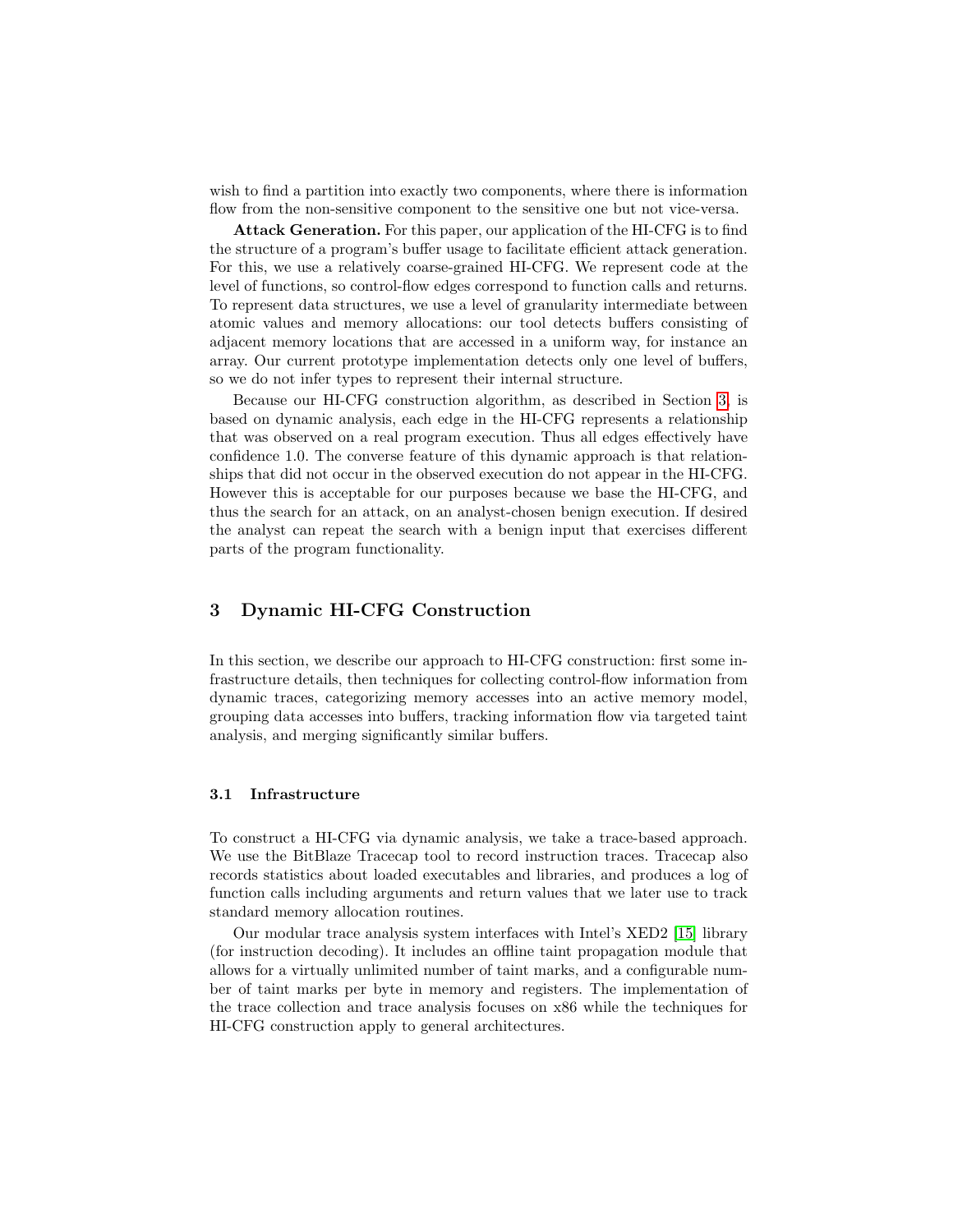#### 3.2 Control Flow

The HI-CFG construction module primarily identifies functions by observing call and ret in the instruction trace. At a call instruction, the module updates the call stack for the current thread and creates a control-flow edge from the caller to the callee. (This includes indirect call instructions such as those used for  $C++$  virtual methods.) At a ret, the module finds the matching entry in the call stack and marks any missed call stack entries as invalidated.

In addition to literal call instructions, our system also recognizes optimized tail-calls by noticing execution at addresses that have previously been call targets. A limitation of this approach is that tail-called functions will never be recognized if not normally called. This limitation of the current implementation could be addressed by adding a static analysis step to the HI-CFG construction process, but it has not been a problem so far.

## 3.3 Memory Hierarchy

The HI-CFG construction records memory accesses in a hierarchical model of memory which follows the lattice shown in Figure [4.](#page-6-0) space types at the top of the lattice represent an entire process address space. At the bottom of the lattice, primitives represent memory accesses observed in the instruction trace. The categorization of a memory access corresponds to a path from the top of the lattice to the bottom. Existing entries in the memory model add their own types as additional requirements in the path. For example, a memory access under an existing dynamically allocated memory region will at least have the path space, dynamic region, dynamic allocation, primitive. The memory model will then insert the memory access and create or adjust layers according to the types in the path.

<span id="page-6-0"></span>Memory structures such as dynamic allocations and stack frames are added to the memory model as they are identified by one of several indicators. Dynamic



Fig. 4: The hierarchy of types in the model of memory used in our HI-CFG construction algorithm.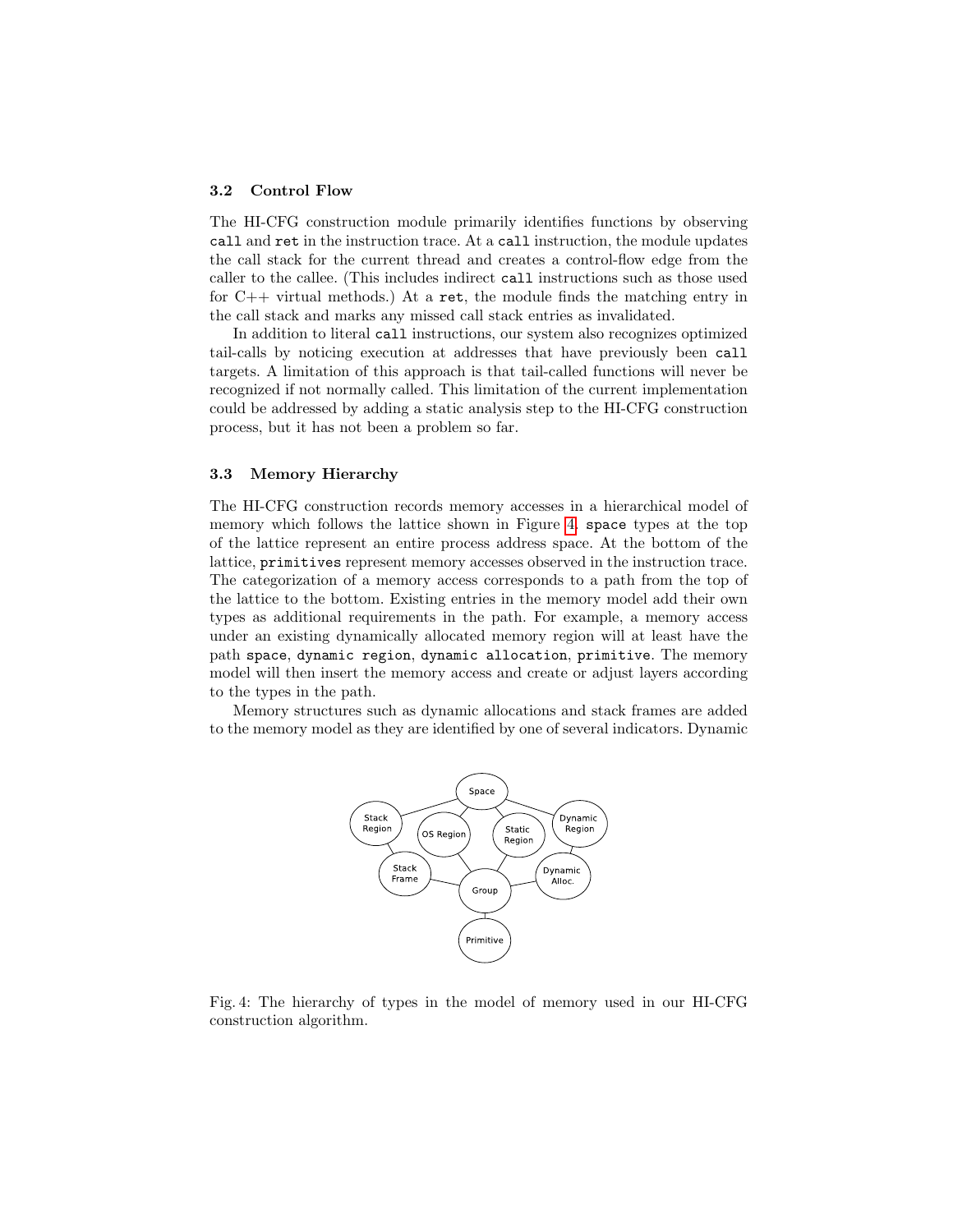allocations are added to the memory model by tracking standard memory allocation routines such as malloc and free. Stack frames are created by tracking esp during call instructions and claiming all memory accesses between the base of the stack frame and the end of the stack region during matched ret instructions.

Memory structures such as stack and dynamic regions are based on memory pages. The "region" type classification relies on the intuition that most programs tend to use each page for a single purpose such as for stacks, dynamic allocations, memory-mapped executables, or operating system structures. Additional constraints prohibit stack frames and dynamic allocations from appearing in the memory model without their respective regions.

## 3.4 Grouping Buffers

Instruction traces contain every individual load and store instruction performed by the traced program, but for the HI-CFG we wish to group these accesses into buffers to better understand their structure. We identify buffers as groups of adjacent memory locations between which the program expresses commonality.

We experimented with several heuristics for identifying buffers and currently use a combination of two approaches. Our first system recognizes instructions that calculate memory access addresses by adding an index to a base pointer. The system searches the operands involved in the address calculation for a suitable base pointer (which must point to an active page of memory). Upon finding a suitable base pointer, the system submits a candidate buffer consisting of an address equal to the value of the base pointer and a size that extends the buffer from the base pointer to the end of the observed memory access. For example, analyzing a one-byte memory access of address 0x800000ff by the instruction "movzbl (%esi,%edx,1), %eax" where the base pointer esi is 0x80000000 would yield a 0x100-byte candidate buffer from 0x80000000 to 0x800000ff.

The first system often detects both arrays consisting of homogeneous data types and structures consisting of heterogeneous data types. However, it fails when the address of the memory access is constructed by pointer arithmetic across multiple instructions. Our second system addresses this weakness by recognizing spatially adjacent memory accesses. To reduce the false positive rate of buffer detections, our second system also tracks the order of memory accesses within each function. Upon observing a return instruction and updating the call stack, or freeing a chunk of dynamically allocated memory, the second system uses the accesses from the returned function or freed memory as starting points to search through the active memory model for linear access patterns. Specifically, our system numbers the accesses sequentially and then sorts them by their address. A long enough run of adjacent accesses (currently 6) form a group if for each pair of adjacent accesses, the distances between them, both in the sequential order and in address, match. A pseudocode description of this algorithm, simplified to omit the treatment of nested functions and some optimizations, is in Figure [5.](#page-8-0) An example of the algorithm applied to strcpy can be found in a companion technical report [\[8\]](#page-17-6). Similar access patterns across multiple calls to the same function, such as by functions that access one byte of a buffer per call,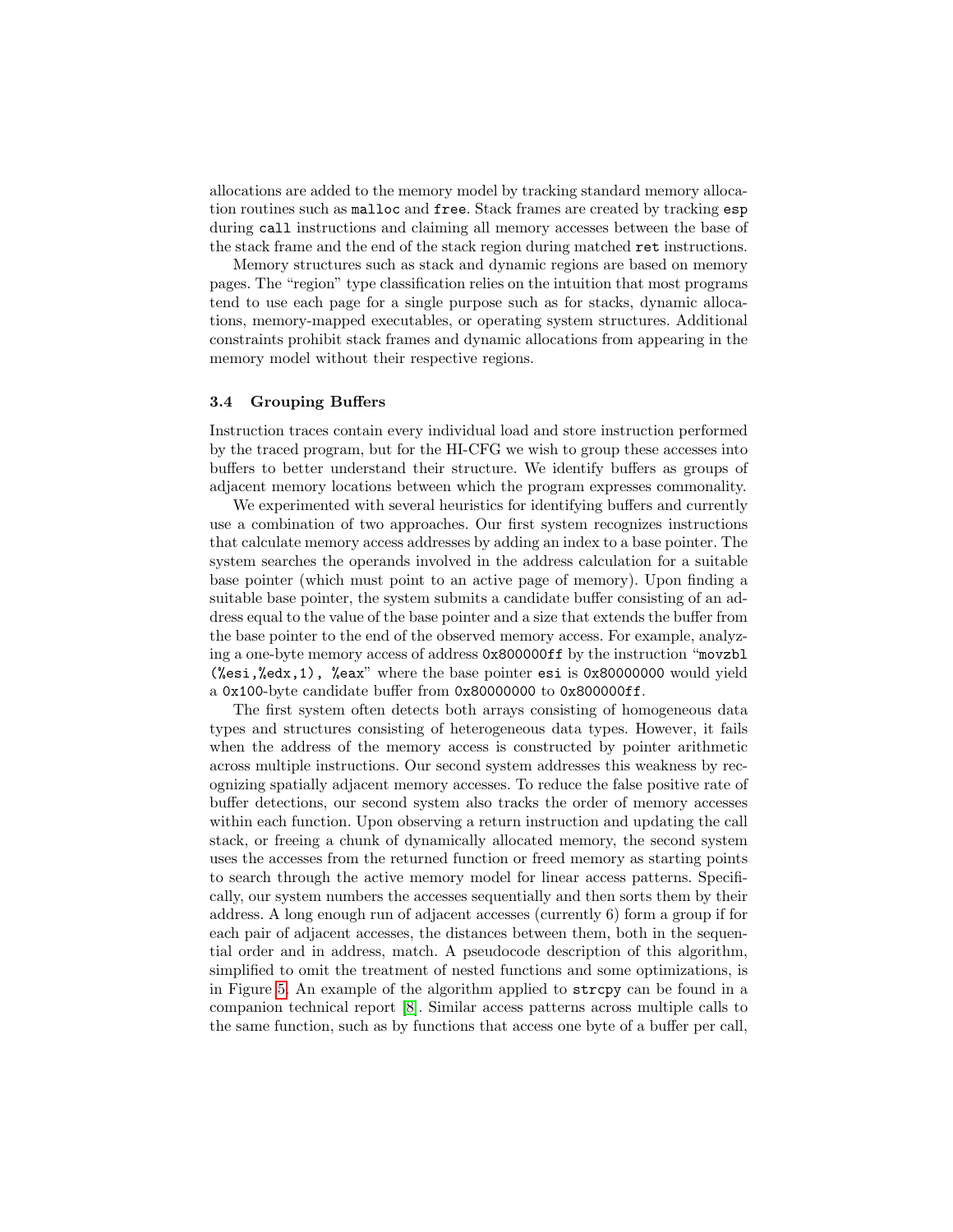are also recognized by this system. In addition, access patterns are stored within buffers so that they may grow with subsequent accesses. If found, the system will submit the candidate buffer for further processing described next.

```
const MIN\_SIZE = 6for insn in trace
match insn.type of
   case CALL: opcount := 0; accesses := []case \text{LOAD}(addr) or \text{STORE}(addr):
     append(accesses, (\text{addr}, \text{opcount++}))case RETURN:
     a := \text{sort}(accesses, \text{ by}(\text{addr}))for indexes i in \it{a}group := [a[i]]old\_stride := Nonefor indexes j=i, j+1 in a
          new\_stride := (a[j+1].addr - a[j].addr, a[j+1].opcount - a[j].opcount)if (old\_stride == None) old\_stride := new\_strideif \textit{ (old\_stride} \neq \textit{new\_stride}) break
          append(group, a[j+1])if (qroup.length > MIN_SIZE) make group(qroup)
```
Fig. 5: Pseudocode for identifying linear access patterns in a trace.

Once the two systems have submitted their candidate buffers, the HI-CFG module combines the sets of discovered buffers (keeping all non-overlapping buffers, and preferring larger buffers in the case of overlap) and commits them to the active memory model. Adding a buffer to the active memory model merges the grouped memory accesses with the new buffer, which summarizes relational information such as producer and consumer relationships with functions and information flow to other buffers, which are described in the next subsection. Our system merges a subsequent buffer with an existing one if the starting or ending addressing of the new buffer matches either the starting or ending address of the old one, or if either buffer is completely contained within the other.

# 3.5 Information Flow

To trace the information flow between buffers, our system primarily uses a specialized form of dynamic taint analysis [\[23,](#page-17-7)[24\]](#page-17-8). We introduce a fresh taint mark for each buffer as a possible source for information flow. We then propagate these taint marks forward through execution as the data values are copied into registers and memory locations, or used in arithmetic or bitwise operations. When a value with a taint mark is stored into another buffer distinct from the source buffer, we record an information flow from the source to that target. Like most techniques based on dynamic taint analysis, this technique will not in general account for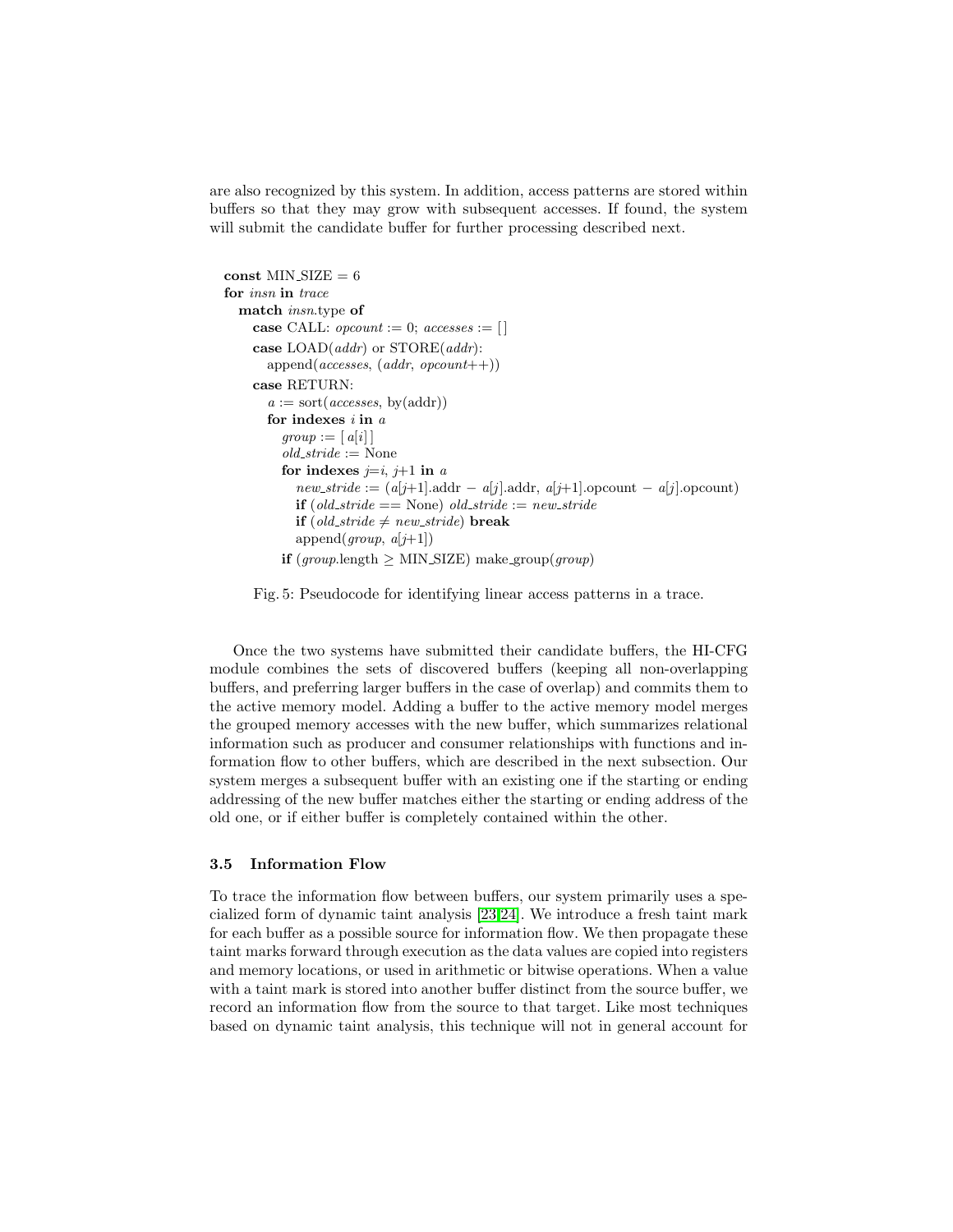all possible implicit flows. Therefore, we supplement it with an upper-bound technique that constructs a low-confidence information-flow edge whenever the temporal sequence of buffers consumed and produced by a function would allow an information flow. (In other words, if a function first reads from buffer A, and then later writes to buffer B, we create a low-confidence information flow edge from A to B.)

#### 3.6 Buffer Summarization

Buffers in the active memory model are moved into the historical memory model when they or their hierarchical parents are deactivated. Primarily, this occurs for stack allocated buffers (when functions return) and dynamically allocated buffers (when the allocated chunk is freed). The remaining entries in the active memory model are deactivated when the HI-CFG construction module analyzes the last instruction in the trace.

Passthrough buffers, through which information flows without being acted upon by multiple functions, are not added to the historical memory model after deactivation. The motivations for this choice are twofold: first, passthrough buffers are generally less interesting for our analysis and their removal is a slight optimization; second, passthrough buffers will connect legitimately separate sections of the HI-CFG with information flow. Removing passthrough buffers improves the precision of the HI-CFG by eliminating cases that would indicate spurious information flow: for instance, if memcpy copied through an internal buffer that were not removed, every source of a copy would appear informationflow connected to every target.

We define passthrough buffers as those that satisfy the following criteria:

- The buffer is not a source of information flow (i.e., it has at least one incoming information flow edge).
- The buffer is not a sink of information flow (i.e., it has at least one outgoing information flow edge).
- The buffer is produced and/or consumed by exactly one function.

If all of the criteria are met, the passthrough buffer is removed from the graph, and new information flow edges connect buffers that were connected by the passthrough buffer. When deactivated buffers do not meet the criteria for passthrough buffers, they are moved into the historical memory model and summarized, as we describe next.

The summarization process finds buffers that are related (intuitively, multiple instances of the "same" buffer), and merges them along with their relational information. We define when two buffers should be merged by giving each buffer a value we call a key. Two buffers should be merged if they have both the same parent and the same key. In the current implementation we store an MD5 hash of the key material to save space. The key includes an identifier for the type of an object, and by default it also contains the object's offset within its parent.

The keys for dynamic allocations and stack frames contain different information in addition to a type identifier. Dynamic allocations use the calling context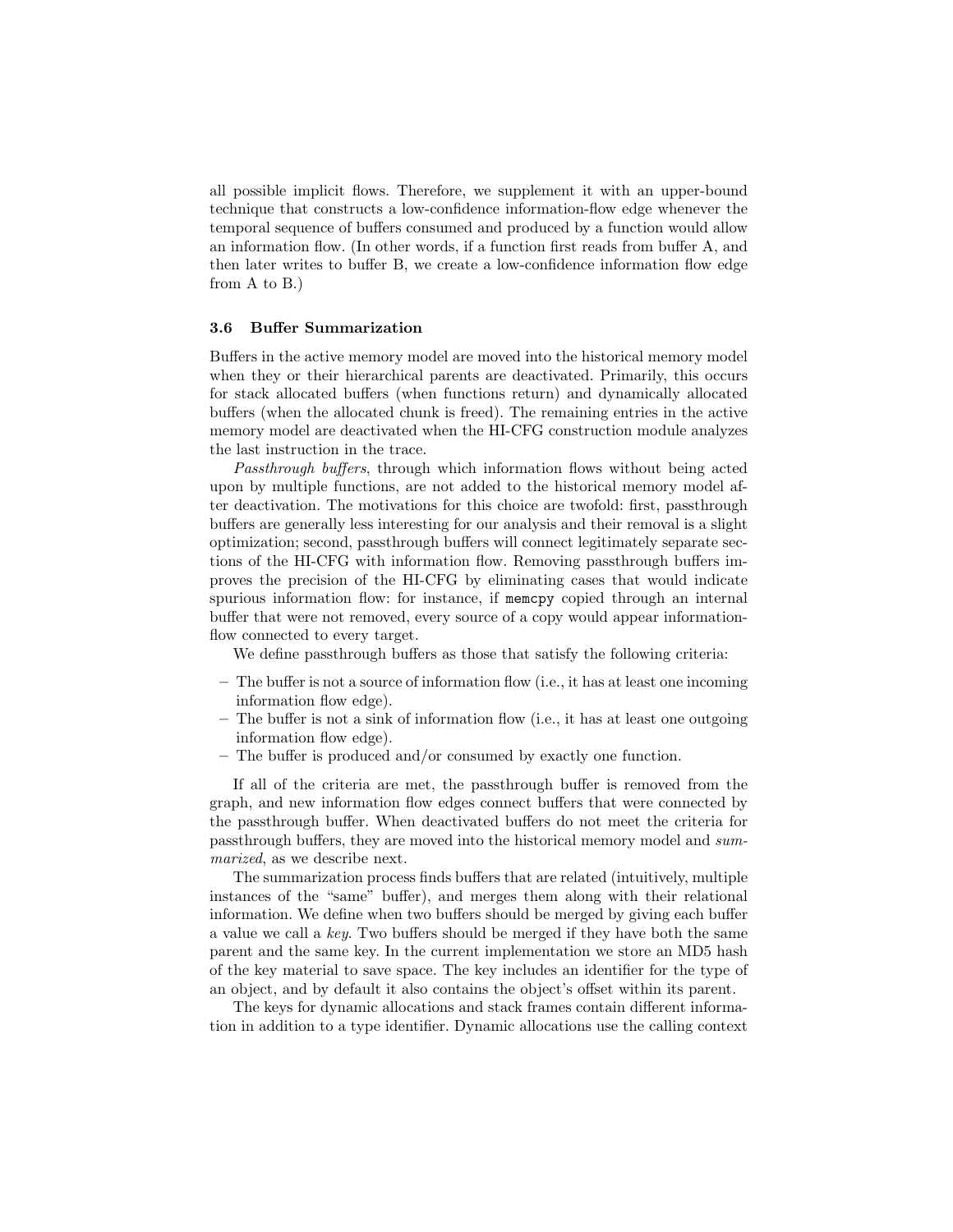of the allocation site, up to a configurable depth (currently set to 10 calls), similar to a probabilistic calling context [\[3\]](#page-16-2). Stack frames use the address of the function. As a result, our system is able to identify two local variables or dynamic allocations as the same across multiple calls to a function and in the presence of custom memory allocation wrappers.

We use a disjoint-set union-find data structure [\[13\]](#page-17-9) to manage the identities of buffers as they are summarized. The merging of buffers corresponds to a union operation, and we use a find operation with path compression to maintain a canonical representative, associated for instance with a taint mark. This allows the tool to efficiently maintain information-flow from historical buffers even after they are deactivated.

# 4 Application: Attack Polymorphism

As our primary example of a security application of a HI-CFG, we describe how to use the transformation structure represented in the HI-CFG to efficiently produce new attacks that differ in the transformations applied to the input before reaching a vulnerability. We first describe the technique and how it uses the HI-CFG, then describe experiments applying the technique to two vulnerable document-processing applications.

## 4.1 Transformation-Aware Attack Generation with a HI-CFG

In a large application, an input value will typically undergo a number of transformations before being used in a vulnerable function. Moreover, the sequence of transformations that apply may vary depending on the input structure. For instance portions of a document might appear in one of several encoding formats, or they might be compressed. This flexibility is potentially powerful for an attacker, because it allows for polymorphism: the same underlying attack can be carried out using a wide variety of input files which look superficially dissimilar.

We show that using the transformation structure available in the HI-CFG, along with symbolic execution, an attacker can easily generate transformed attack inputs, without a need to understand the transformations. We treat the generation of transformed inputs as a search problem, and we use the structure of transformations to guide the search. Symbolic execution does not scale to generate complete inputs to a large program. But using the transformation structure, we can apply symbolic execution to search for a pre-image of a single transformation at a time.

Specifically, our approach generates a HI-CFG from an execution of the vulnerable program on a benign input which does not contain an attack, but does exercise the desired transformations. We also presume that the attacker has enough knowledge to trigger the attack in the vulnerable function (perhaps also by symbolic execution); in general this is not enough to directly give a program input that triggers the vulnerability. Our system uses the transformation structure from the HI-CFG to determine the relevant transformations performed on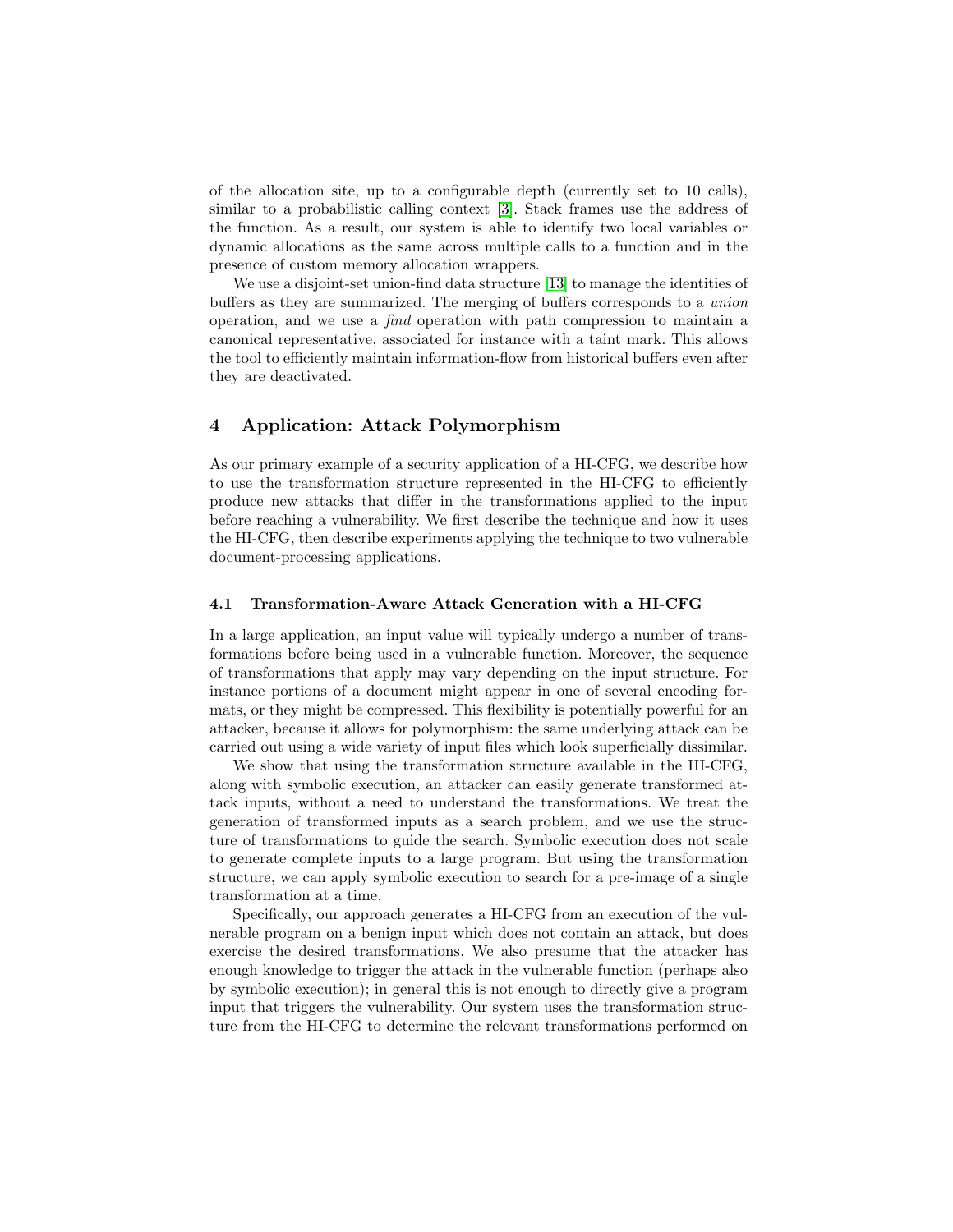|             | Test 1Test 2Test 3Test 4Test 5 |     |    |     |     |
|-------------|--------------------------------|-----|----|-----|-----|
| Hex encoded |                                | 16ı | 55 | 125 | 250 |
| RLE encoded |                                |     | 25 | 60  | 120 |
| Object data | 12.                            | 10  | 29 |     |     |
|             |                                |     |    |     |     |

<span id="page-11-0"></span>Table 1: Set-up of the different test cases. All values are in bytes.

the program input to produce the buffer contents used by the vulnerable function. It then uses repeated searches based on symbolic execution, working backward from the vulnerable function's input buffer. For each transformation, it computes a pre-image: buffer contents for a previous buffer, which when passed through the transformation, yield the contents for the next buffer in the transformation sequence. This process is shown graphically in [Figure 2.](#page-2-0)

A sequence of transformations leading to the function containing a potential vulnerability will appear in the HI-CFG as a path. The first node in the path is a buffer representing the program input. The remaining nodes in the path before the last are additional buffers internal to the program, connected by informationflow edges. Finally, the path ends with a consumer edge leading to the function containing the potential vulnerability. There may be multiple such paths, such as if there are buffers containing both primary data and meta-data. Among all the paths of the form described above, we choose the path for which the size of the smallest buffer on the path is maximized, to prefer primary data buffers.

Given the sequence of buffers, the HI-CFG also contains information about which functions implement each transformation. Specifically, each function that implements part of the transformation will have a consumer edge from the earlier buffer and a producer edge to the later buffer. In the case where the transformation is spread across multiple functions, the nearest call-graph ancestor that dominates all of the functions connected to both buffers will generally be a function whose execution performs the transformation.

# <span id="page-11-1"></span>4.2 Performance Comparison between Iterative and Monolithic Symbolic Execution

This section empirically evaluates the proposition that iteratively reversing individual transformation is faster than reversing all transformations in one single (but more complex) step.

Our test program sets up a chain of two transformations. The input is first hex decoded (pairs of ASCII characters in the ranges 0–9, a–f, or A–F map into data bytes, skipping whitespace). The data bytes are then decompressed according to a byte-level run length encoding (RLE), in which compressed bytes indicate either a repeat count for a single byte, or a run of bytes to be copied verbatim. Both encoding schemes are supported for objects in PDF files: in sequence they encode data that is compressed but still printable.

For our performance evaluation we use three different configurations of the same application with different input data. See [Table 1](#page-11-0) for the different test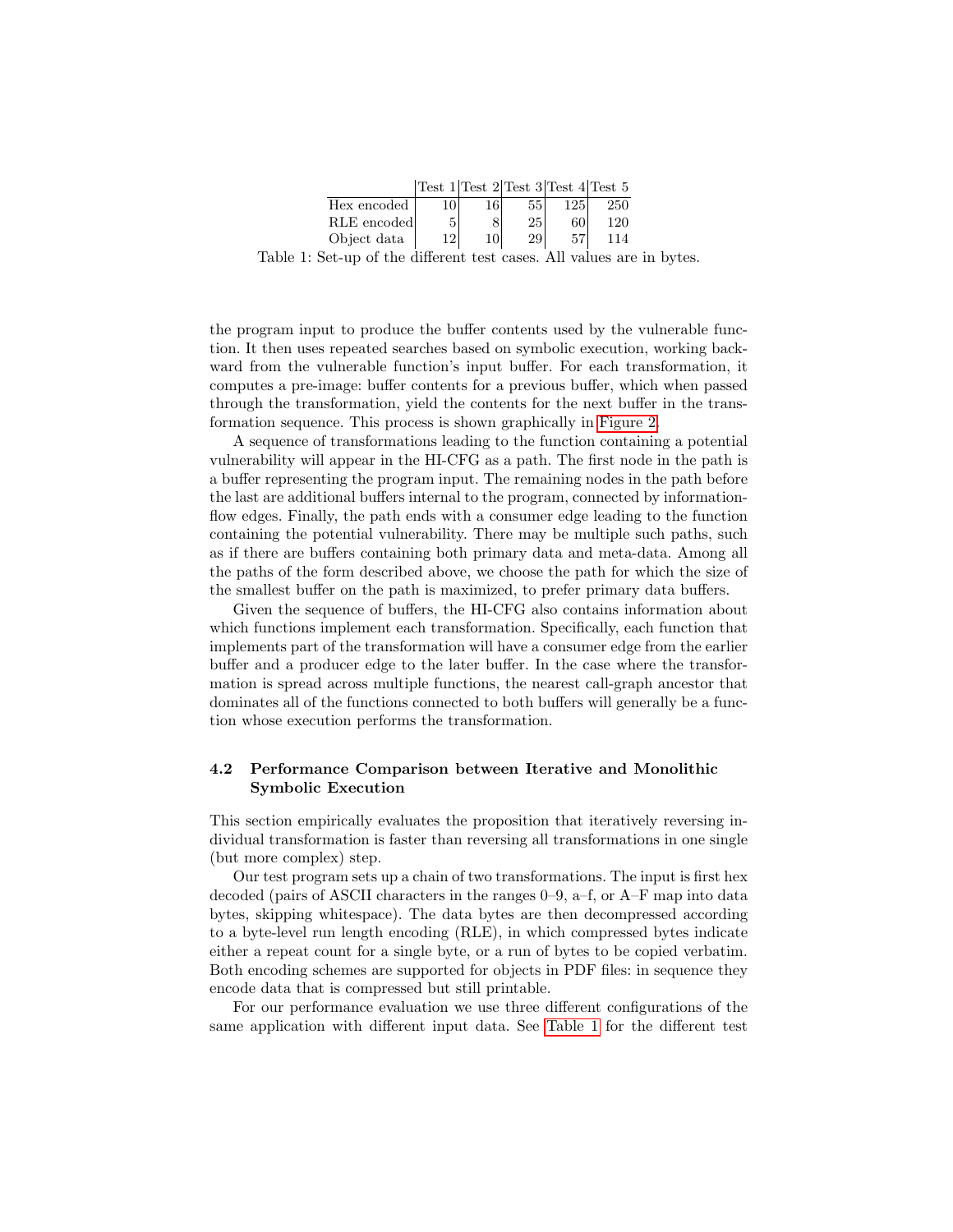|                                        |           | $ Test 1[s] Test 2[s] Test 3[s] Test 4[s] Test 5[s]$ |     |                       |
|----------------------------------------|-----------|------------------------------------------------------|-----|-----------------------|
| Iterative SE                           | <b>20</b> | 183 <sup> </sup>                                     | 771 | 816 37635             |
| Monolithic SE                          | 599       | 14042                                                |     | 35972 Timeout Timeout |
| $\mathbf{1}$ $\mathbf{1}$ $\mathbf{1}$ |           |                                                      |     |                       |

<span id="page-12-0"></span>Table 2: Scalability of iterative symbolic execution compared to monolithic symbolic execution. All numbers are in seconds, the timeout was set to 12 hours.

configurations of the data that is used for the two transformations. We then evaluate both iterative and monolithic symbolic execution. Monolithic symbolic execution uses the object data as its target and directly recovers the hex encoded input data. Iterative symbolic execution leverages the HI-CFG representation to split up the large transformation into two transformations and recovers the RLE encoded data first and uses the result from the first step as input for the second step where the RLE encoded data is reversed to hex encoded data.

The experiments use our binary symbolic execution tool FuzzBALL [\[2,](#page-16-3)[20\]](#page-17-10), which builds in turn on the Vine library from the BitBlaze framework [\[27\]](#page-17-11). To further improve its performance on generating transformation pre-images, FuzzBALL includes support for pruning unproductive paths, prioritizing paths by the prefix length they produce, and handling loads and stores to tables with single large formulas. These are described in detail in a technical report [\[21\]](#page-17-3), and the implementation is available from the BitBlaze web site. To isolate the benefit of the HI-CFG, we enable these other optimizations for monolithic symbolic execution as well.

[Table 2](#page-12-0) shows the different performance for iterative and monolithic symbolic execution. Even for very short input sequences with only few bytes as object data iterative symbolic execution clearly outperforms monolithic symbolic execution by 30x (for Test 1). For larger test cases iterative symbolic execution outperforms monolithic symbolic execution by up to 78x (Test 2) or 467x (Test 3).

#### 4.3 Case Studies

As case studies, we apply our attack polymorphism to two vulnerable documentprocessing systems: the PDF parsing library Poppler and the word processor AbiWord. These programs are open-source, and we use the source code to verify our results, but the system does not use the source code or source-level information such as debugging symbols.

Poppler Poppler is a PDF processing library used in applications such as Evince. The vulnerability for which we generate attacks is cataloged as CVE-2010-3704 [\[22\]](#page-17-12). The vulnerability is an integer overflow in a Type 1 font character index, which can trigger an arbitrary memory write. The "stream" that contains an embedded font within a PDF document is typically compressed to save space; it can also be encrypted if the document uses access control, or transformed using other filters. By applying our system with benign documents that use various filters, we can create PDF files where the exploit is transformed in various ways.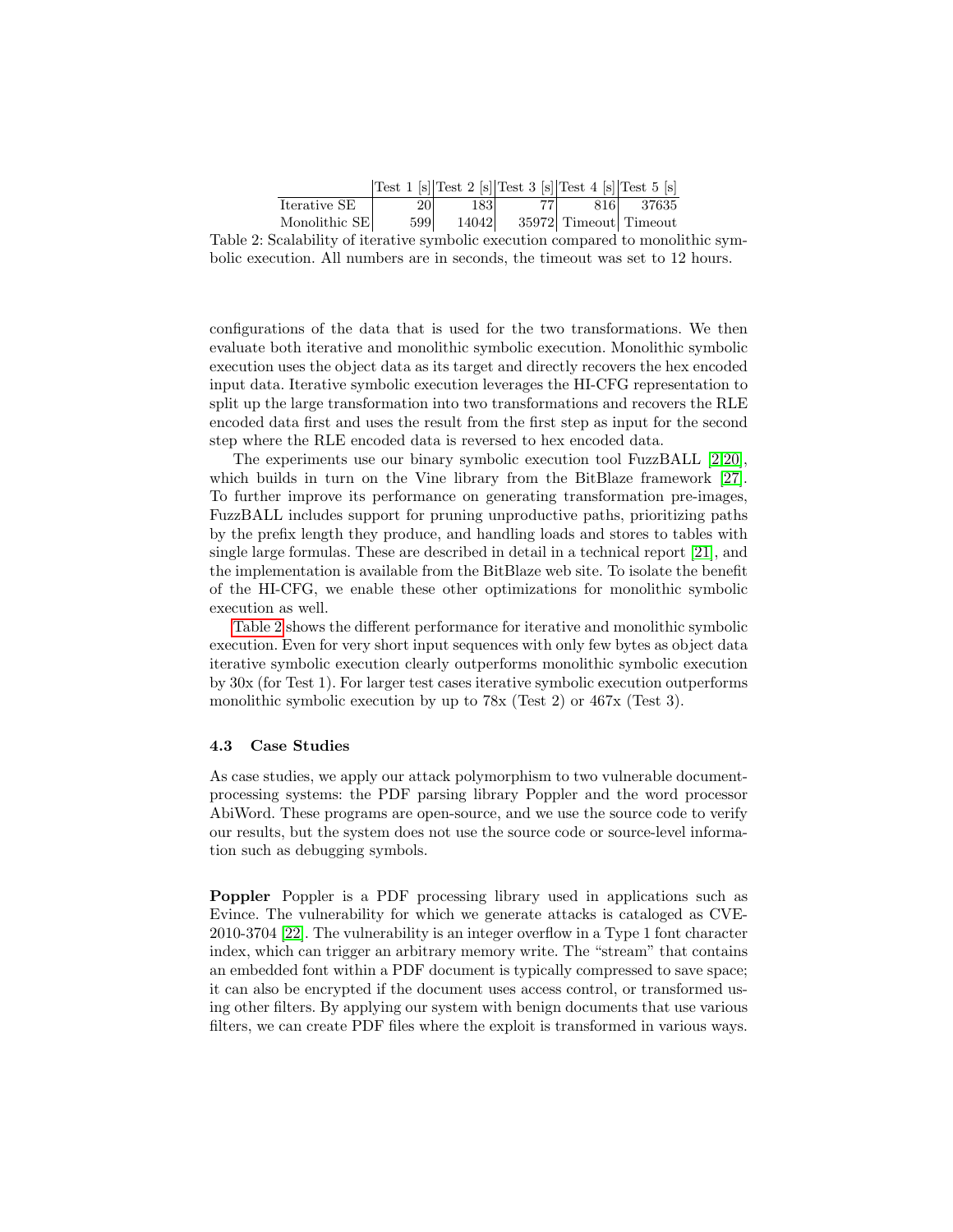We can also apply symbolic execution to create the malicious font itself; details are in a previous technical report [\[8\]](#page-17-6). We used a separate benign input and generated a separate HI-CFG for each sequence of transformations. For space reasons we give a detailed description of the first; the others were similar.

The most common PDF compression format is FlateDecode, using the Deflate algorithm of RFC 1951 [\[10\]](#page-17-13). As a benign input, we use a PDF file generated by pdftex applied to a small T<sub>E</sub>X file, which contains a FlateDecode-compressed font. The execution trace from the benign execution contains 13,560,478 instructions, and constructing the HI-CFG took about 1.2 hours (4217 s) on a Xeon X5670. The HI-CFG contains 1283 functions and 1590 groups.

An excerpt of the relevant portion of the HI-CFG generated by our tool is shown in Figure [6.](#page-13-0) Input passes through a sequence of four buffers before the vulnerable code is triggered, so given contents for the final buffer which trigger a vulnerability in the font parser, our system compute three levels of preimages. However, two of the transformations are direct copies for which preimage computation is trivial. Between the second and third buffers our system computes a preimage under the FlateDecode transformation: a compressed font that decompresses to the attack font. One average this requires searching through 111 execution paths, and takes a little less than two hours (6598.69 s over ten runs dropping the fastest and slowest, on an Intel Core 2 Duo E8400).

Another commonly-used transformation of streams in PDF files is RC4 encryption. It is relatively easy for our symbolic execution system to re-encrypt modified data by constructing pre-images because RC4 is a stream cipher, and the key is fixed. We applied our technique to a version of the previously described sample document with RC4 and an owner password. There is one symbolic path, and the running time is 20 seconds, mostly devoted to program startup.

Two further transformations supported by Poppler include run-length encoding and a hexadecimal encoding of binary data, as described in [Section 4.2.](#page-11-1) We test inverting these two transformations with a PDF file that again contains the benign Type 1 font, but run-length encoded and then hex-encoded. As seen with the implementation in [Section 4.2,](#page-11-1) these transformations are relatively easy to invert; the preimage computation requires 143 seconds and 315 symbolic paths.

<span id="page-13-0"></span>

Fig. 6: An excerpt of the HI-CFG for our Poppler case study showing the buffer sequence. The input travels from left to right and FoFiType1::parse contains the vulnerability.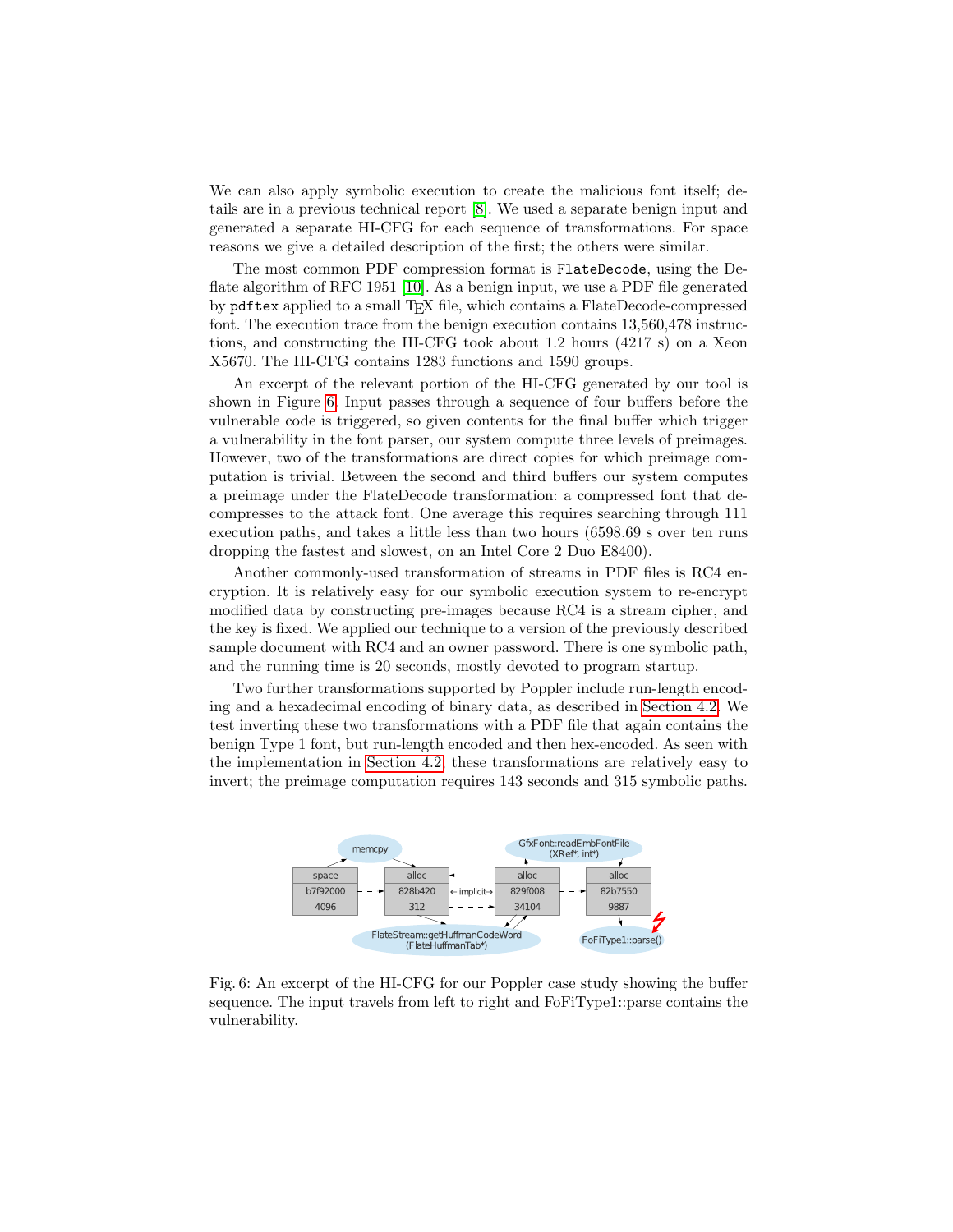AbiWord AbiWord is a word-processing application that supports a number of file formats. In particular we examined its processing of documents in Office Open XML format (used with the extension .docx) from Microsoft Word. An Office Open XML document is structured as a compressed Zip file containing multiple XML documents representing the document contents and metadata.

Recent versions of AbiWord (we used 2.8.2) suffer from a crash in XML processing that is triggered when a shading tag occurs outside of a paragraph tag; we have not determined whether this bug is exploitable. The execution trace collected from the benign execution contains 69,503,117 instructions, and constructing the HI-CFG took about 5.8 hours (20910 s). The generated HI-CFG contains 5379 functions and 5838 groups. Looking at the sequence of buffers in the HI-CFG, the document data starts in a standard-IO input buffer, and is then decompressed by the inflate function. The decompressed buffer is then copied via memmove into a structure called the parser context, which is used by xmlParseDocument; the function containing the vulnerability is a callback from this parser. An XML document triggering the crash could be found using a schema-aware random testing tool, or the details of the attack can also be completed using symbolic execution of the parser [\[8\]](#page-17-6).

Given the crash-inducing XML text, our tool finishes the task of producing an attack .docx file by finding a preimage for the compression used for the XML text in the .docx file's Zip encapsulation. In fact, Zip files use the same DEFLATE algorithm mentioned earlier in the Poppler case study, though an independent implementation. On average (across 10 runs dropping the fastest and slowest), the search requires 237 seconds and 92 symbolic paths.

#### 4.4 Discussion

Next we discuss in more detail some of the limitations and implications of the attack polymorphism capability.

Invertible Transformations. Our approach for computing inverse images via symbolic execution depends on several features of a transformation implementation in order to find an inverse efficiently. While common, these features are not universal. First, our tool is designed for transformations whose input and output come via contiguous data structures such as arrays that are accessed sequentially. With additional data-structure inference, the approach could be extended to more complex linked and nested structures. However it must be clear when the transformation has committed to an output value: our current approach works when each output location is written exactly once. Second, pruning is most effective if the transformation's input and output are closely interleaved, so that unproductive paths can be pruned early. One example of a class of transformations that do not satisfy these features, and cannot generally be inverted by our approach, are cryptographic hash functions.

Implications for Attack Filters. Our results show that it is easy for an attacker to create variants of an attack that are camouflaged using transformations supported by an input format, such as the various filters supported in PDF documents. The consequence for the designers of defenses such as network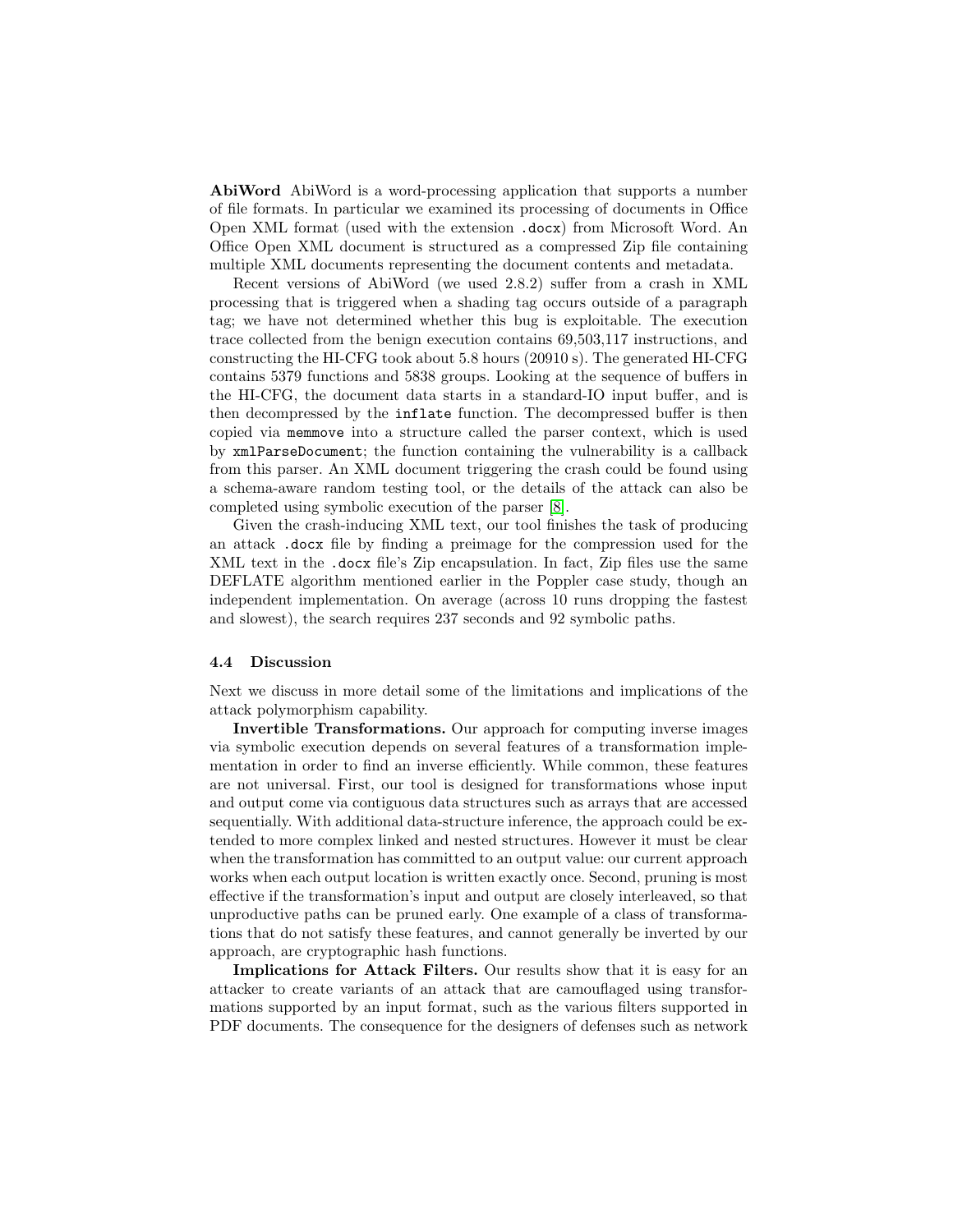sensors and anti-virus systems is that in order to recognize all the variants of an attack, these systems would have to duplicate all of the transformations implemented in the system they protect. For instance to recognize all possible variants of an attack PDF, a defense system would need to include decoders for all the stream formats supported by Adobe Reader.

# 5 Related Work

Our techniques for determining which memory accesses constitute a buffer are most similar to the array detection algorithms of Howard [\[26,](#page-17-1)[25\]](#page-17-14), a tool which infers data-structure definitions from binary executions. Our algorithms are somewhat simpler because we do not currently attempt, for instance, to detect multidimensional arrays. Other systems that perform type inference from binaries include REWARDS [\[18\]](#page-17-0) which has been used to guide a search for vulnerabilities, and TIE [\[17\]](#page-17-2) which can be either a static or dynamic analysis. Similar algorithms have also been used for inferring the structure of network protocols [\[7\]](#page-17-15). By contrast, our HI-CFG also contains information about code and the relationships between code and data, which are needed for our application.

Perhaps the most similar end-to-end approach to attack generation is the decomposition and restitching of Caballero et al. [\[6\]](#page-16-4). They also tackle the problem of vulnerability conditions which are difficult to trigger because of other transformations the input undergoes, in their case studies decryption. Though they use symbolic exploration to find vulnerabilities, they use a different technique, based on searching for an inverse function in the same binary, to generate preimages. The decomposition and restitching technique can also recompute checksums, which is a key capability of TaintScope [\[28\]](#page-17-16). TaintScope uses taintdirected fuzzing to search for vulnerabilities, and a checksum can typically be recomputed using simple concrete execution. However TaintScope uses symbolic execution, including lookup tables identified by IDAPro, to find preimages for simple transformations of the checksum value in a file, such as endian conversions or decimal/binary translation.

The AEG [\[1\]](#page-16-5) and Mayhem [\[9\]](#page-17-17) systems also generate attack inputs using symbolic execution. AEG automates some additional aspects of exploit generation not covered in this paper, such as generating some common kinds of jumps to shellcode. However, these projects do not describe any vulnerabilities as involving transformation of the input prior to the vulnerable code, which is the key challenge we address.

The kinds of program information contained in the HI-CFG are available separately using existing techniques; the focus of our contribution is the extra value that comes from combining them in a single representation. For instance, having both information-flow and producer-consumer edges allows our approach to characterize a transformation in terms of both the data structures it operates on and the code that implements it. The program dependence graph (PDG) [\[11,](#page-17-18)[14\]](#page-17-19) also has edges representing both control and data flow, but it is unsuitable for our application as it has no nodes representing data structures.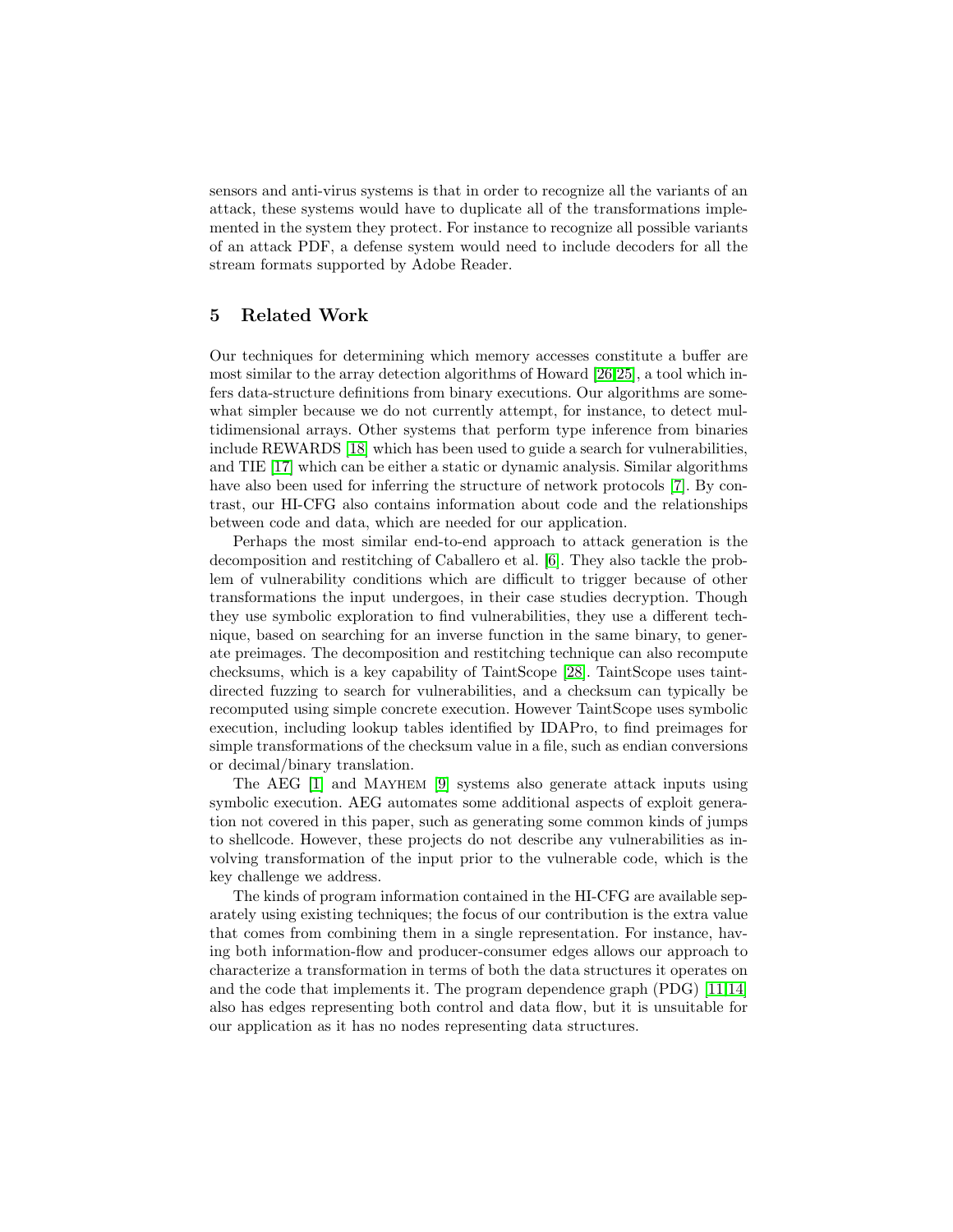Our problem of computing preimages for transformations is similar to the "gadget inversion" performed by Inspector Gadget [\[16\]](#page-17-20), which also applies to functionality automatically discovered within a binary. Inspector Gadget's search for inverses uses only concrete executions, but it keeps track of which output bytes depend on which input bytes. Symbolic execution can be seen as a generalization in that symbolic expressions indicate not just which input values an output value depends on, but the functional form of that dependence. This often allows symbolic execution to compute a preimage using many fewer executions.

Our technique is based on searching backwards through the program execution to see if a vulnerability can be triggered by the input. A similar intuition has been applied to the control flow of a program (as opposed to information flow as we consider); examples include the static analysis tool ARCHER [\[29\]](#page-17-21) and the call-chain-backward symbolic execution approach of Ma et al. [\[19\]](#page-17-22).

# 6 Conclusion

In this paper we introduce a new data structure, the Hybrid Information- and Control-Flow Graph (HI-CFG), and give algorithms for constructing a HI-CFG from binary-level traces. The HI-CFG captures the structure of buffers and transformations that a program uses for processing its input. This structure lets us generate transformed attack inputs efficiently, because understanding the structure of transformations allows our system to find preimages for them one-by-one. We show the feasibility and applicability of our approach in two case studies of the Poppler PDF library and the AbiWord word processor. This demonstrated ease of constructing attacks using complex transformation sequences implies that the problem of filtering such attacks is very difficult.

Acknowledgments. We thank László Szekeres and Lenx Tao Wei for suggestions and help related to the experiments and previous papers. This work was supported by NSF awards CCF-0424422, 0842695, and 0831501; MURI awards N000140911081 (ONR) and FA9550-09-1-0539 (AFOSR), and DARPA award HR0011-12-2-005. However the findings and conclusions are those of the authors and do not necessarily reflect the views of the NSF or other supporters.

### References

- <span id="page-16-5"></span>1. Avgerinos, T., Cha, S.K., Hao, B.L.T., Brumley, D.: AEG: Automatic exploit generation. In: NDSS'11
- <span id="page-16-3"></span>2. Babi´c, D., Martignoni, L., McCamant, S., Song, D.: Statically-directed dynamic automated test generation. In: ISSTA'11
- <span id="page-16-2"></span>3. Bond, M.D., McKinley, K.S.: Probabilistic calling context. In: OOPLSA'07
- <span id="page-16-1"></span>4. Brumley, D., Song, D.: Privtrans: automatically partitioning programs for privilege separation. In: USENIX Security'04
- <span id="page-16-0"></span>5. Caballero, J., Johnson, N.M., McCamant, S., Song, D.: Binary code extraction and interface identification for security applications. In: NDSS'10
- <span id="page-16-4"></span>6. Caballero, J., Poosankam, P., McCamant, S., Babic, D., Song, D.: Input generation via decomposition and re-stitching: Finding bugs in malware. In: CCS'10